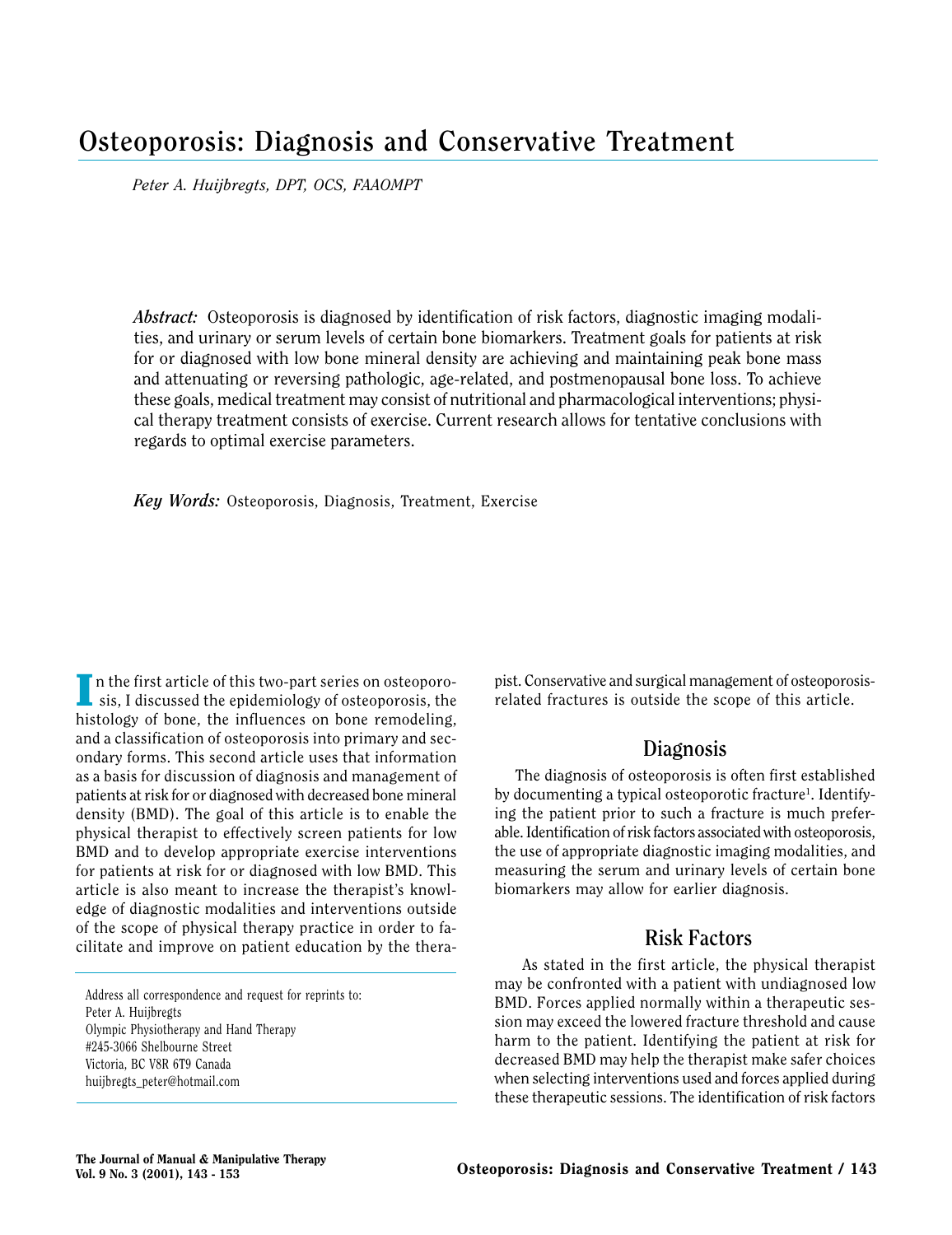associated with osteoporosis (Table 1) is the only diagnostic tool available that is within the scope of practice of the physical therapist.

 A structured history may reveal the dietary deficiencies, endocrine disorders, gastrointestinal diseases, bone marrow diseases, connective tissue diseases, medication use, and miscellaneous causes of secondary osteoporosis as discussed in the first article (Table 2), including the influence of caffeine, tobacco, and alcohol, and the effects of diet on calcium absorption and excretion.

 Female gender is another risk factor: peak bone mass (PBM) is generally higher in men<sup>2</sup>. Bone mass also correlates positively with skin pigmentation<sup>2</sup>. Bone mass is equal in blacks and whites until adolescence, but thereafter it increases to a greater level in blacks<sup>3</sup>. Darkerskinned races also have slower bone turnover, higher intestinal calcium absorption, and higher blood calcium levels<sup>4,5</sup>. Bottomley<sup>4</sup> hypothesized that these differences may be the result of increased vitamin D production due to less refraction of sunlight. The combination of gender and race puts black men at the lowest risk and white women at the greatest risk for developing osteoporosis<sup>2</sup>. Asian women are in the same risk category as white women; Hispanic women are less at risk than white women but are not as protected as black women<sup>5</sup>.

 Body build is related to bone fragility: thin women have less cortical bone and are, therefore, at greater risk for fractures<sup>2</sup>. Obesity may protect women from osteoporosis in multiple ways. Increased body weight will cause increased gravity-induced strain on the bone, which may result in increased PBM2,6. Adipose tissue is the site where androgens are converted into estrogen; it also acts as a storage unit for estrogen<sup>5,6</sup>. Low body fat may result in insufficient estrogen production<sup>3</sup>, while obesity may increase the amount of biologically available estrogen<sup>2</sup>.

 Women with a family history of osteoporosis run a higher risk for developing osteoporotic fractures<sup>2</sup>. BMD seems at least partly genetically determined: monozygotic

Table 1. Risk factors for osteoporosis<sup>2-6</sup>

- Age 50 and older
- Female
- Caucasian or Asian
- Postmenopausal
- Northern European ancestry
- Small, bony body frame
- Low body fat
- Family history of osteoporosis
- Failure to gain weight normally in puberty
- Pregnancy at an early age
- Long periods of inactivity
- Medical history positive for secondary causes of osteoporosis as outlined in Table 2

#### Table 2. Secondary causes of osteoporosis<sup>1-5,11,14</sup>

#### **Dietary deficiencies**

- Insufficient intake calcium and/or vitamin D
- Excessive consumption of phosphates. oxalates, alkalis, fatty acids, dietary fibers, proteins, refined sugar, caffeine, alcohol, and sodium

#### **Endocrine diseases**

- Female hypogonadism Hyperprolactinemia Hypothalamic amenorrhea Anorexia nervosa Premature and primary ovarian failure **Oophorectomy**
- Male hypogonadism Idiopathic hypogonadotropic hypogonadism Hyperprolactinemia Klinefelter's syndrome Primary gonadal failure Delayed puberty Cystic fibrosis
	- Hyperthyroidism
- Hyperparathyroidism
- Hypercortisolism (Cushing's disease)
- Growth hormone deficiencies
- Untreated diabetes mellitus

#### **Gastrointestinal diseases**

- Subtotal gastrectomy
- Malabsorption syndromes
- Chronic obstructive jaundice
- Primary biliary cirrhosis and other cirrhoses
- Alactasia
- **Bone marrow disorders**
	- Multiple myeloma
	- Lymphoma
	- **Leukemia**
	- Hemolytic anemias
	- Systemic mastocytosis
	- Disseminated carcinoma

#### **Connective tissue diseases**

- Osteogenesis imperfecta
- Ehlers-Danlos syndrome
- Marfan's syndrome
- Homocystinuria

#### **Medication**

- Heparin
- **Glucocorticoids**
- **Thyroxine**
- **Anticonvulsants**
- GnRH agonists
- **Cyclosporine**
- **Chemotherapy**

#### **Miscellaneous causes**

- **Immobilization**
- Rheumatoid arthritis
- Smoking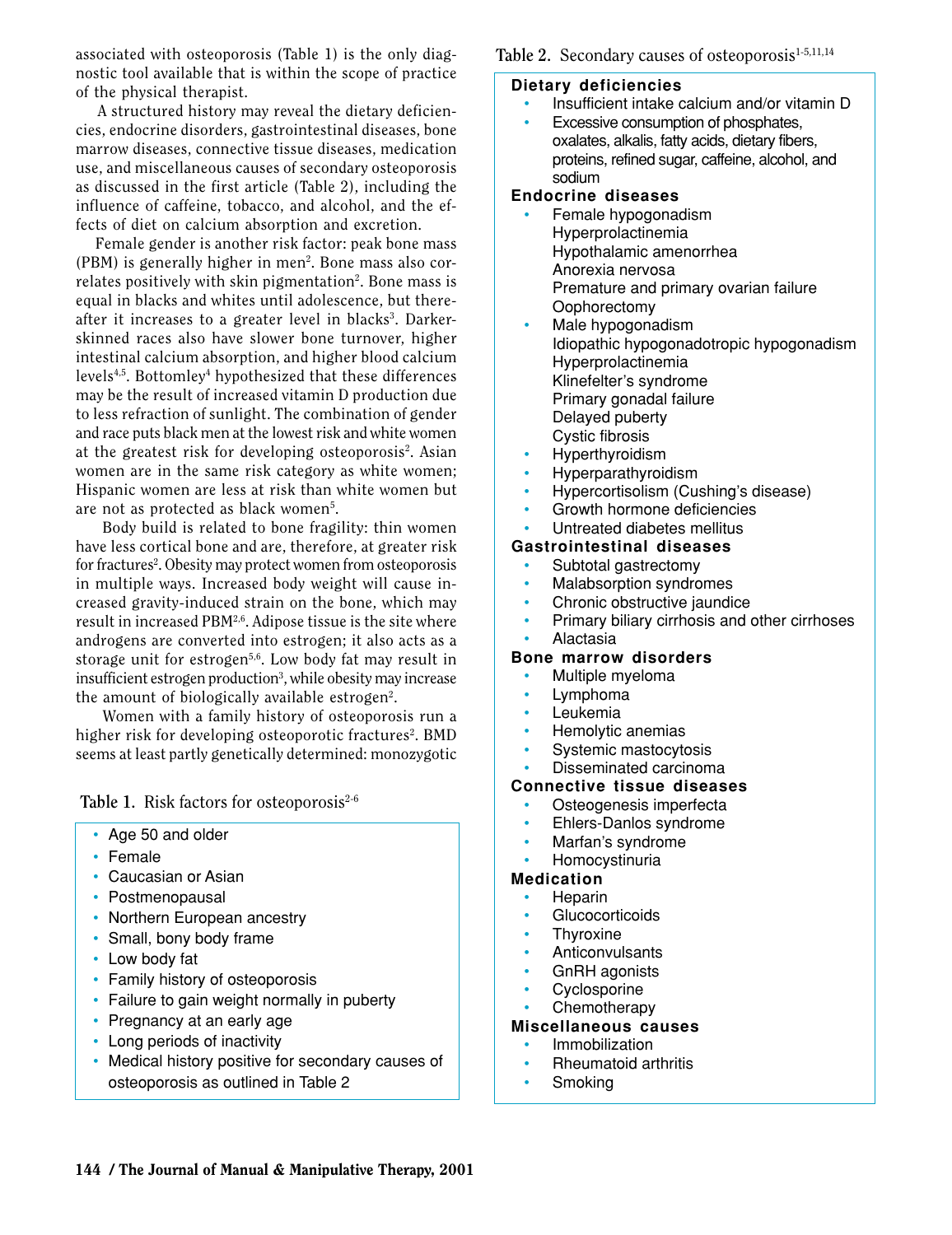twins have been shown to have a significantly greater similarity in bone density of the radius than do dizygotic twins<sup>6</sup>. A failure to gain weight normally during puberty predisposes the individual to decreased PBM and osteoporosis in later life4 . Pregnancy at an early age, when the skeletons of both the mother and the fetus are maturing simultaneously, may also result in lower BMD and increased risk for perimenopausal bone loss<sup>5</sup>.

## **Diagnostic Imaging**

 Ordering diagnostic imaging modalities is usually outside the scope of practice of the physical therapist. Knowledge of the modalities available may, however, facilitate suggestions to primary care providers, especially when multiple risk factors have been identified during a structured history taking. It may also improve patient education regarding the diagnostic imaging modalities used. Correct interpretation of BMD measurements can guide physical therapy treatment decisions<sup>7</sup>.

Mass screening for osteoporosis is not warranted<sup>8</sup>. However, Seeger<sup>8</sup> noted that bone densitometry may be indicated for the following select patient groups:

- Perimenopausal women with several identified risk factors
- Young premenopausal women with prolonged amenorrhea (of more than six month's duration)
- Patients with diseases or on medications, that may adversely affect BMD
- Premenopausal women with a high number of risk factors, for whom a low BMD value is expected to assist in positive lifestyle changes, thus reducing the risk of fracture in later life

 Multiple imaging methods are available to determine bone density. Nuclear scanning techniques were among the earliest imaging techniques used for bone densitometry. *Single-photon absorptiometry* (SPA) uses iodine- $125$  as a gamma ray source<sup>8</sup> and operates on the principle that density of cortical bone is inversely proportional to the quantity of photons passing through. The radio-isotope emits a single-energy beam of photons that passes through the bony structures of the forearm, while a sodium-iodide scintillation counter is moved across the opposite side of the forearm to detect photons transmitted through the bone3 . SPA is limited to use in appendicular areas with minimal soft tissue, such as the radius and calcaneus. A water bath may be used to correct for overlying soft tissues<sup>8</sup>. *Dual-photon absorptiometry* (DPA) uses an isotope source that emits two discrete energy photons. This allows for correction for overlying soft tissues; a water bath as with SPA is not necessary. DPA can be used to determine BMD in the spine and proximal femur8 . Scanning time with SPA and DPA are long and nuclear scanning has been largely replaced by other methods<sup>8</sup>.

 Plain radiography has been used to determine the presence of osteopenia. However, sensitivity is low: a bone

mass decrease of at least 30% is needed before it can be detected on plain radiographs<sup>2,3,9</sup>. Overexposure and underexposure alter apparent radiodensity; this decreases the reliability of densitometry by plain radiographs<sup>9</sup>. The *Singh index* grades osteoporosis based on the finding that the five major trabecular groups of the proximal femur are resorbed in a predictable, sequential manner as the disease progresses<sup>9</sup>; recent studies, however, have shown no correlation between the Singh index and the more widely used dual-energy X-ray absorptiometry (DEXA) measurements8 . *Radiographic absorptiometry* assesses compact and cancellous bone of the second to fourth metacarpal bones measured against an aluminum reference wedge<sup>8</sup>. X-ray absorptiometry uses an X-ray rather than the isotope-based projection system of SPA and DPA3 . *Single-energy X-ray absorptiometry* uses a water bath as does SPA to correct for overlying soft tissue; as with SPA, it can only be used at the radius and the calcaneus $8$ . As discussed in the first part of this series, the World Health Organization (WHO) has adopted *dual-energy Xray absorptiometry* as its standard imaging technique for the classification of osteopenia and osteoporosis $10$ . Compared to DPA, DEXA has superior precision, lower radiation doses, shorter examination times, higher image resolution; and it is technically easier to do<sup>3</sup>. Traditionally, evaluation of the spine with DEXA has been performed in an anteroposterior direction: prevertebral vascular calcifications and osteophytosis may result in an artificially high BMD<sup>8</sup>. Lateral DEXA scans avoid these imaging pitfalls<sup>1,8</sup>. DEXA converts a three-dimensional body into a two-dimensional image: the measurement is calculated by dividing total bone mineral content (BMC) by the projected area of a specific region. BMD measurements using DEXA, therefore, do not measure true volumetric density, but rather integrated areal density of both compact and cancellous bone7 . DEXA scans are widely used. The therapist needs to be able to interpret these scans as they can guide physical therapy intervention. There are three ways for reporting BMD from DEXA measurements: an unadjusted score in grams per centimersquared, a T-score, or a Z-score. To get the T-score, the deviation of the patient's BMD score from the mean BMD of the young adult reference population, used by the WHO to define osteoporosis, is divided by the standard deviation of this same reference group. (See the discussion of the WHO classification in the first article.) The Z-score uses the same mathematical formula but compares the patient to an age- and sex-matched reference population<sup>7</sup>.

 *Quantitative computed tomography* (QCT) is the only imaging modality that generates a three-dimensional measurement representing a true density measurement rather than reflecting a surface area as do the other modalities<sup>8</sup>. QCT allows for specific visualization of the metabolically more active cancellous bone of the vertebral bodies mainly affected in type-I osteoporosis; this may make it more sensitive for diagnosing this type of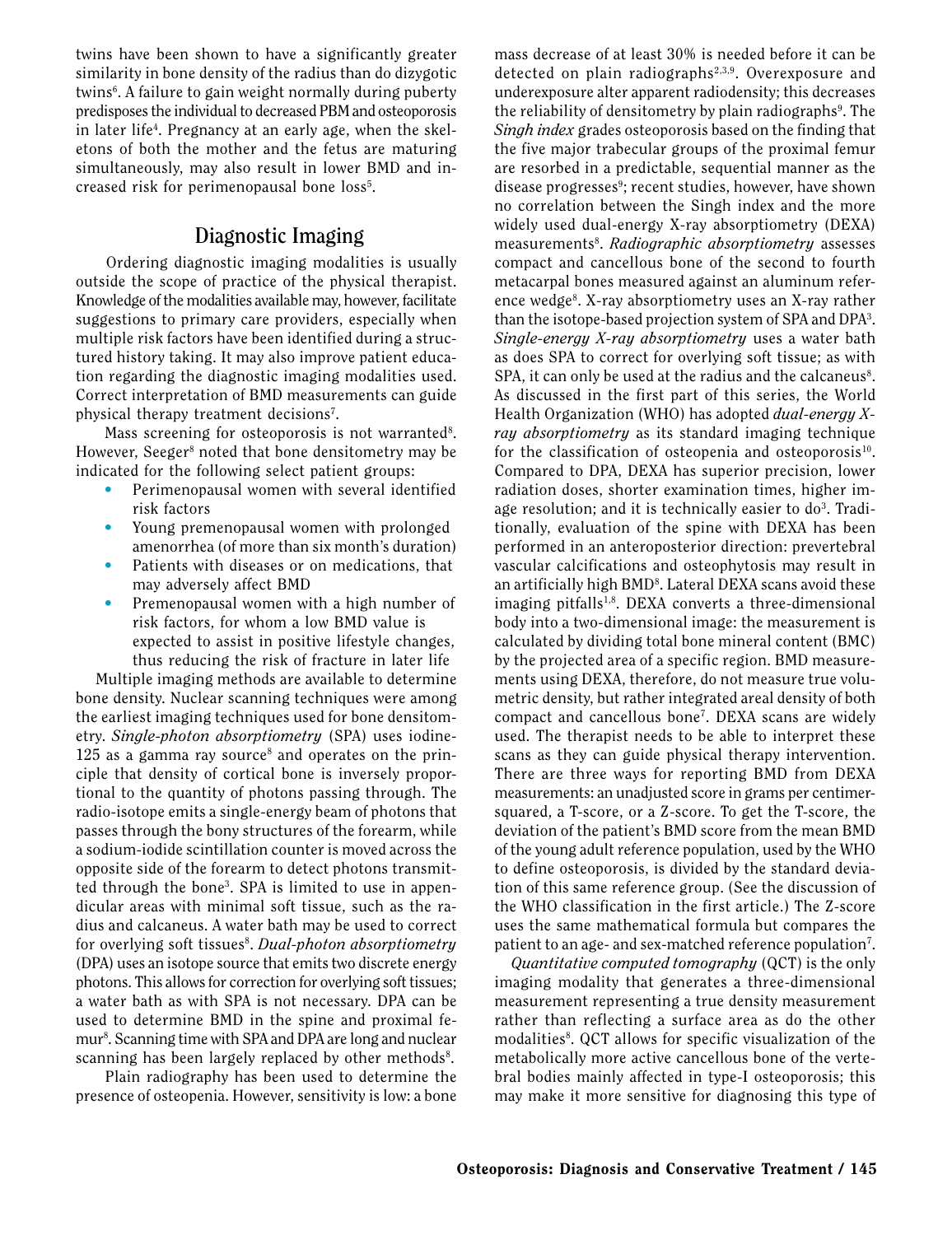osteoporosis<sup>1,8</sup>. It simultaneously scans a phantom composed of tubes containing standard solutions of bone mineral equivalent; comparison of the phantom scan with the vertebral body scan allows for determination of BMD3 . Radiation dose of QCT is higher than that of DEXA and difficulty in relocating the site of the initial measurement, especially in severely kyphotic or osteoporotic individuals, greatly affects its reliability and usefulness for serial measurements<sup>3,8</sup>.

 *Quantitative ultrasound* is a relatively new method that uses ultrasound transducers placed opposite each other, usually on the calcaneus. The most commonly used clinical parameter is broadband ultrasound attenuation. This parameter reflects trabecular orientation and structure rather than BMD<sup>8</sup>.

Andreoli et al<sup>1</sup> reported that large prospective studies have demonstrated that BMD measurements of the distal and proximal radius, calcaneus, proximal femur, and spine can all predict the development of all major types of osteoporotic fractures. Seeger<sup>8</sup> noted that it may be true in the population as a whole that one site reflects the other, but that this is probably not so in the individual; measuring the site of greatest interest, whenever possible, may be preferable for determining site-specific  ${\rm BMD}$  and fracture risk. Riggs and Melton $^6$  agreed; they reported that the correlation between BMD of the lumbar spine and radius or calcaneus is too low  $(r=0.5-0.8)$ to accurately predict vertebral density from these appendicular measurements in individual patients.

#### **Bone Biomarkers**

 Osteoporosis can be categorized further as a highor a low-turnover disorder. High-turnover osteoporosis is an osteoclast-mediated disease, characterized by greatly increased bone resorption. It occurs predominantly around menopause but may also occur in the elderly. Diagnosis of a high-turnover variant of osteoporosis puts the patient at greater risk for problems associated with rapidly decreasing BMD and has therapeutic implications, which will be discussed below $\frac{11}{1}$  Bone densitometry provides a measurement of how much bone is present at a certain point in time; it does not provide us with information regarding the rate of bone turnover. Serum levels of the osteoblastic enzyme bone-specific alkaline phosphatase, osteocalcin, and the *N- and C-peptides,* extracellularly removed from type-I pro-collagen, are used as biochemical markers of bone formation<sup>1,12</sup>. Urinary levels of the collagen degradation product *hydroxyproline*, the bone collagen degradation product *hydroxylysineglycoside*, collagen cross-linking amino acids, collagen telopeptides (peptides involved in collagen cross-linking), and *pyridinolines* (peptide degradation products) are used as markers of bone resorption<sup>12</sup>. Bone-specific alkaline phosphatase and osteocalcin levels appear to be the best markers for bone formation; telopeptide markers

seem to be the most specific and responsive markers of bone resorption<sup>12</sup>. Specific clinical utility of bone biomarkers has, however, yet to be established<sup>1</sup>.

### **Medical Treatment**

 The goals of any conservative treatment for patients at risk of or diagnosed with decreased BMD are to achieve and maintain maximum PBM, as well as to attenuate or reverse pathologic, age-related, and postmenopausal loss of BMD. To achieve these goals, medical management can consist of nutritional and pharmacological interventions. Diagnosis and pharmacological management are the responsibility of the physician. If a secondary cause of osteoporosis can be identified, specific medical treatment should be aimed at correcting the underlying disorder<sup>1</sup>. A dietitian can assist the physician by providing nutritional education and counseling. The goal of this section is not to provide the therapist with complete and exhaustive information needed to make a well-educated choice as to which nutritional or pharmacological intervention is indicated for a patient; this is clearly outside our scope of practice. Rather, the goal here is to provide the therapist with general information to improve patient education regarding nutritional interventions and medications prescribed most commonly by the physician.

### **Nutrition**

 In the first article, I discussed the negative effects that diets high in phosphates, oxalates, alkalis, fatty acids, and dietary fibers may have on intestinal calcium absorption. I also discussed how excessive dietary intake of protein, refined sugar, caffeine, alcohol, and sodium increase urinary excretion of calcium. A consult with a dietitian may help the patient make the necessary dietary modifications to improve calcium homeostasis.

 Nutritional supplementation with calcium and vitamin D is sometimes considered one of the three categories of pharmacological intervention in the conservative treatment of osteoporosis<sup>11</sup>. In the first article, I discussed the recommended daily allowance (RDA) for calcium and vitamin D, and I discussed the negative effect of a calcium-deficient diet during adolescence on attaining maximum PBM and the role of calcium in preventing secondary hyperparathyroidism in the elderly. A physiologic intake of calcium and vitamin D should be considered the baseline of care on which further therapies can be implemented to decrease loss of bone mass $^{11}$ .

### **Medication**

 Not including nutritional supplementation, the medications used in osteoporosis fall in two categories: anti-resorptive agents and bone-stimulating agents $11$ . Estrogen, biphosphonates, selective estrogen receptor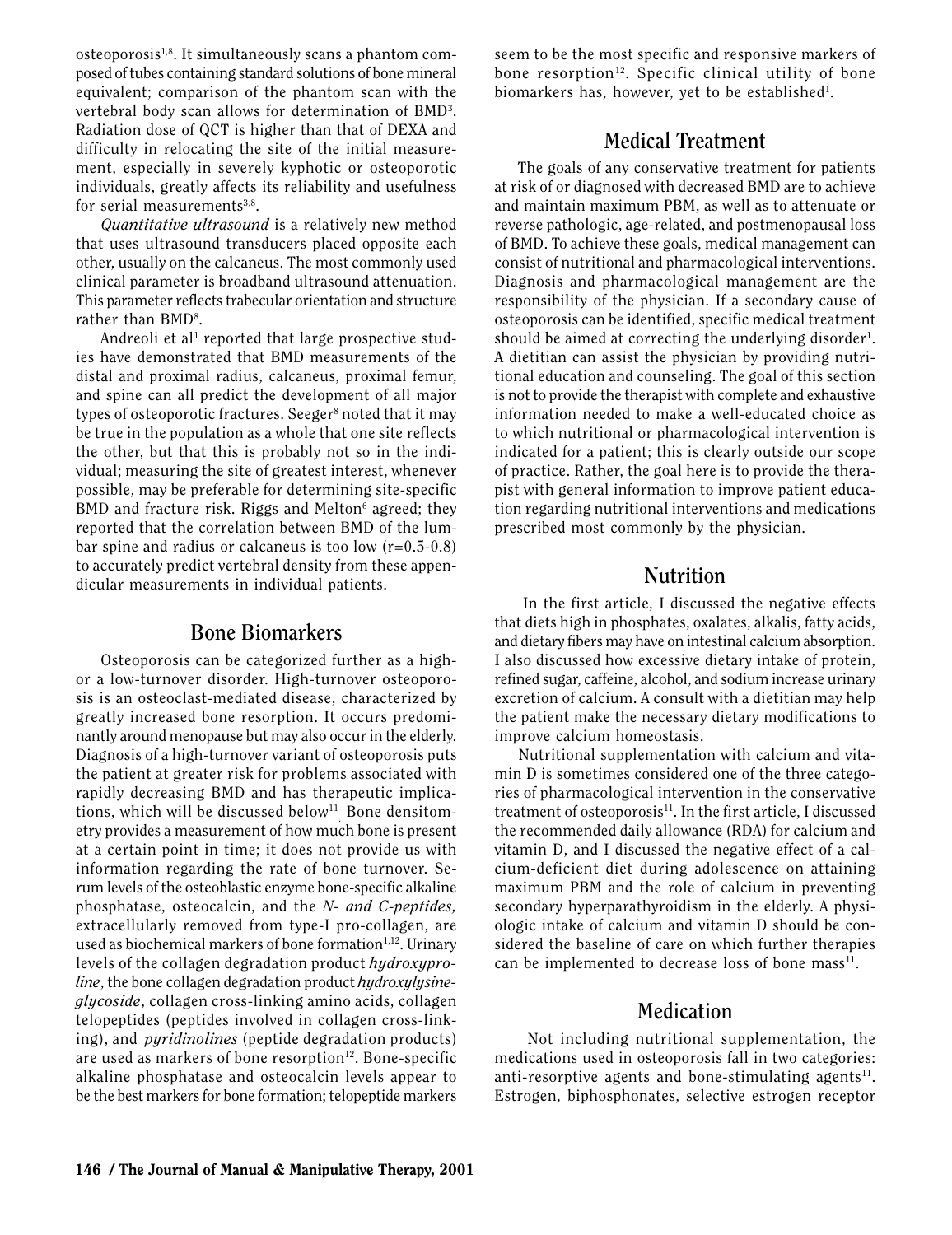modulators (SERMs), and calcitonin are anti-resorptive  $drugs<sup>11,13</sup>$ . Use of estrogen supplementation may convert a bone loss in the spine to a 1 to 2% bone gain per year; benefits in the hip are present but will be less pronounced<sup>11</sup>. Because bone loss is most rapid during the first five years of menopause, benefits of estrogen therapy are greater if it is started before a substantial amount of bone loss has occurred1 . Estrogen has been associated with a ten-fold increase in the rate of uterine cancer; co-administration of progestational agents has lowered this risk to below that of the general population $11$ . Estrogen has also been associated with an increased risk for breast cancer: research has shown that 11 women of 100 in the general population will have breast cancer versus 14 in 100 using estrogen. Overall mortality in women using estrogen is reduced due to improved cardiolipid profiles and a lower incidence of cardiac disease<sup>11</sup>. Other benefits of estrogen include retention of teeth, improved urogenital function, and decreased psychological symptoms associated with estrogen deficiency; it may also positively affect cognitive functioning<sup>11,13</sup>.

 Biphosphonates become incorporated within the hydroxy-apatite crystals and thus prevent osteoclastic resorption. Second-generation biphosphonates have a greater anti-resorptive function with minimal anti-formation properties<sup>11</sup>. Fossamax is probably the most familiar second-generation biphosphonate for physical therapists<sup>13</sup>. Average patients, especially in the early stages of osteoporosis, may experience a 5-7% increase in spinal bone mass and a 2-3% increase in hip bone mass in two years of therapy. Esophagitis is the main complication of biphosphonate therapy<sup>11</sup>.

 SERMs are drugs that exhibit specific actions at the estrogen-receptor sites spread throughout the body: they have the same positive effects as estrogen on bone and cardiovascular tissue but lack the negative effect on breast and uterine tissue<sup>13</sup>. I discussed the chemotherapeutic agent tamoxifen in the first article; other SERMs are raloxifene, droloxifene, and idoxifene. The latter two were in Phase 1 or 2 FDA trials in 199813.

 Calcitonin is effective in increasing bone mass in the vertebral body in those patients with high-turnover osteoporosis; it is less effective in the appendicular skeleton<sup>11</sup>. In addition to its effect on BMD, calcitonin has an analgesic effect on pain associated with acute vertebral fractures; the mechanism behind this pain reduction is unknown<sup>11,13</sup>. Calcitonin is most commonly used as a nasal spray; the major disadvantage of this spray is nasal irritation in a small percentage of patients<sup>11</sup>. The calcitonin used is often salmon calcitonin. Salmon calcitonin is ten times more potent than human calcitonin. This is probably the result of increased circulating halflife, increased affinity for calcitonin receptors, and/or an increased duration of binding to these receptors $<sup>14</sup>$ .</sup>

 The drugs discussed above primarily function by decreasing osteoclastic activity<sup>11</sup>. Sodium fluoride stimulates

osteoblast precursors resulting in new bone formation on existing trabeculae. Treatment of postmenopausal osteoporosis with sodium fluoride has been hypothesized to disturb cortical bone, thus weakening existing bone13. High doses of fluorides have been shown to increase vertebral body bone mass, but they have also been associated with loss of bone mass in the hip and increased incidence of hip fractures. Low doses of sodium fluoride have lead to increased BMD and a 50% decrease in hip and vertebral fractures. Fluoride stimulates osteoblastic function and needs to be given with high levels of calcium to prevent stealing from the skeleton $13$ .

### **Physical Therapy Treatment**

 The goals of physical therapy treatment are virtually the same as those of conservative medical treatment: achieve and maintain maximal PBM and attenuate or reverse agerelated and postmenopausal loss of BMD15. These goals are essentially similar to the treatment goals mentioned in the preferred practice pattern for skeletal demineralization in the *Guide for Physical Therapist Practice*16 : helping the patient at risk for low BMD maintain a density above the fracture threshold and helping the patient diagnosed with low density achieve BMD above this threshold. Exercise is the physical therapy intervention of choice to achieve these goals. Both cross-sectional studies<sup>17</sup> and most longitudinal research clearly show a positive effect of exercise on BMD.

 Of course, physical therapy has many other treatment goals for its interventions with patients diagnosed with decreased BMD. Friedlander et al<sup>15</sup> mentioned reduction of risk for falling as a goal, especially in the elderly. Some fall risk factors are decreased strength in knee flexors and extensors, ankle dorsiflexors, hip abductors, and decreased single-leg stance time<sup>18</sup>. Nelson et al<sup>19</sup> found that strength-training significantly increased strength and dynamic balance in postmenopausal women. Pain modulation is often a treatment goal. Bennell et al<sup>7</sup> suggested the use of therapeutic modalities and gentle manual mobilization. Ernst<sup>20</sup> reported the positive effects of exercise interventions on pain and other complaints related to osteoporosis. Educational goals aimed at lifestyle changes in the young , middle-aged, and elderly population and fall risk reduction in the older population are also indicated7,18. However, these goals are outside the scope of this article. I will only discuss the role of exercise in affecting PBM and BMD.

### **Effect of Age**

 In the first article, I described how bone mass peaks somewhere in the third decade, yet nearly maximal BMD is already achieved before the end of the second decade of life. For this reason, Gleeson<sup>5</sup> viewed osteoporosis as a pediatric disease rather than as a disease of middle to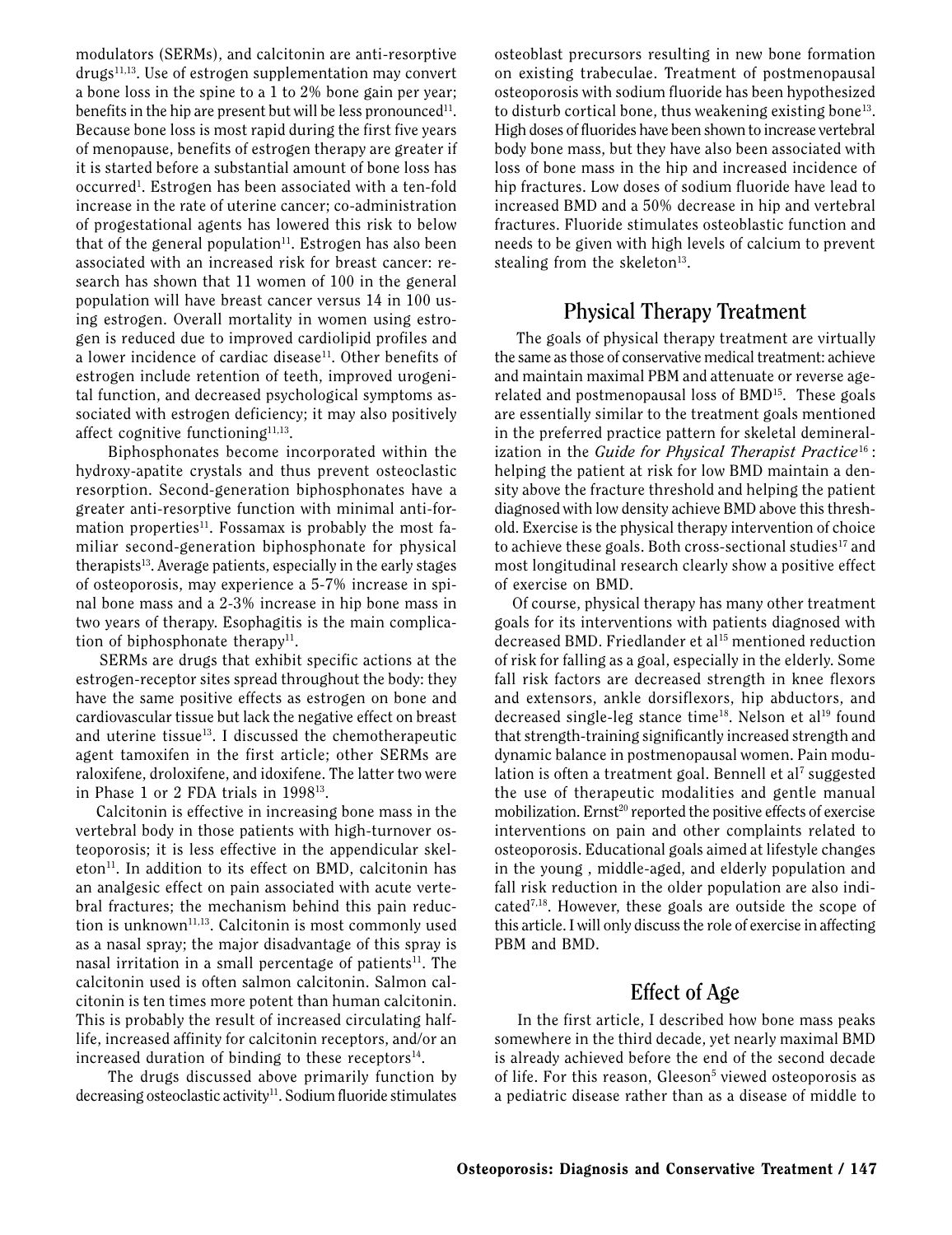old age. Achieving and maintaining a maximal PBM is a goal of conservative treatment for low BMD. This goal combined with the time at which PBM occurs defines our target population as premenarcheal and young premenopausal women. After attaining PBM, bone mass shows a physiologic decline, accelerated in women by menopause. The second goal for conservative treatment of patients with or at risk for low BMD is attenuating and reversing age-related and postmenopausal bone density loss. This defines our population as older premenopausal and postmenopausal women. Older men are also at risk, but the effect of exercise on BMD in men will be discussed in a later section. Two questions need to be answered. Does exercise affect BMD in premenarcheal, premenopausal, and postmenopausal women? Is there a difference in the effect of exercise in these different age groups?

Morris et al<sup>21</sup> researched the effect on BMD during a 10-month strength-training program in 71 premenarcheal girls, aged 9-10 years old. Thirty-eight girls were nonrandomly assigned to the exercise group; 33 girls acted as controls. The program consisted of high-impact aerobic workouts three times a week for 30 minutes. It also included a 10-week, 20-station weight-bearing strengthtraining circuit addressing all body parts. The exercise group showed a significantly greater increase than the control group in BMD measured by DEXA of the total body, lumbar spine, proximal femur, and femoral neck. According to the authors, this study provided direct evidence that exercise enhanced bone accrual in the premenarcheal skeleton.

Lohman et al<sup>22</sup> randomly assigned 59 women to an exercise group and 47 women to a control group. All women were white, eumenorrheic, premenopausal, aged 28-39, and not on medications known to affect bone metabolism. The exercise program consisted of 12 weight-lifting exercises at three sets of 8-12 repetitions at a load of 70-80% of the one repetition maximum (1RM). RM loads relate the load lifted to the number of repetitions: an *n* RM load is a load a person can lift with correct form for *n* repetitions, but not  $n+1$  repetitions<sup>23</sup>. Sessions lasted an hour, three times per week for 18 months. All women took a daily 500 mg calcium supplement. BMD established by DEXA increased significantly (P<0.05) for the exercise group at the lumbar spine at 5 months (2.8%), 12 months (2.3%), and at 18 months (1.9%) as compared with the control group. Femoral trochanter BMD increased significantly (P<0.05) in the exercise versus the control group at 12 months (1.8%) and 18 months (2.0%). Despite an attrition in the exercise group of over 50% at 18 months, the authors concluded that the study results supported the hypothesis that strength-training redistributed bone mineral rather than causing an overall increase in bone mineral content.

Friedlander et al<sup>15</sup> randomized 127 women with an average age of 30 into an exercise and a control group. The exercise program consisted of three one-hour classes a week

in a combination of moderate-load progressive resistance exercises and high-impact aerobic exercise at 70-85% of the maximal heart rate; the control group used a stretching routine. The study lasted two years. After one year, there were no significant between-group differences in BMD. After two years, DEXA measurements showed a significant (P<0.05) gain in BMD at the lumbar spine and femoral trochanter in exercise versus control group; measurement by SPA showed a similar significant increase in the calcaneus. Spinal trabecular bone density measured by QCT decreased significantly (P<0.05) from baseline in the control group, but not in the exercise group, causing another significant between-group difference at two years. Attrition at two years was 50%: only 63 subjects completed the study. The authors hypothesized that the trend for those with initially lower BMD to drop from the study and decreased compliance during the second year of the study might have resulted in an underestimation of beneficial effects of exercise on BMD. They concluded that a program of moderate-intensity weight-training and aerobics could significantly increase BMD in the spine, hip, and calcaneus of young women.

Heinonen et al<sup>24</sup> randomly assigned 49 premenopausal women between 35 and 45 years old to an exercise group and 49 to a control group. The exercise group performed 20 minutes of progressive high-impact exercise, 15 minutes of callisthenics, and a 15-minute warm-up and cooldown three times a week for 18 months. High-impact exercises imparted forces between 2.1 and 5.6 times bodyweight. The post-test revealed significant increases in BMD in the lumbar spine, femoral neck, distal femur, patella, proximal tibia, and calcaneus in the exercise group. The authors concluded that high-impact exercise might prevent osteoporosis and osteoporosis-related fractures later in life.

Bassey et al<sup>25</sup> compared the effects of five daily sets of ten vertical two-leg jumps on BMD in both pre- and postmenopausal women. The premenopausal study lasted six months: 25 women were randomized into the exercise group, 30 women served as controls. A jump height of approximately 9 cm generated ground reaction forces around three times body weight. The exercise group showed significant increase (P<0.05) compared to baseline in BMD of femoral neck, trochanter, and lumbar spine and significant between-group increase in BMD at the trochanter. The postmenopausal study initially lasted 12 months: 70 women were randomly assigned to the exercise group, 54 to the control group. A jump height of approximately 8.5 cm generated ground reaction forces of almost four times body weight. Despite higher compliance, higher impact forces, and a longer training duration, there were no significant differences from baseline nor between groups in the postmenopausal women. Initial BMD or use of HRT did not change the outcome. Twenty-four estrogen-deplete women continued the program for an additional six months, but again no significant differences were noted.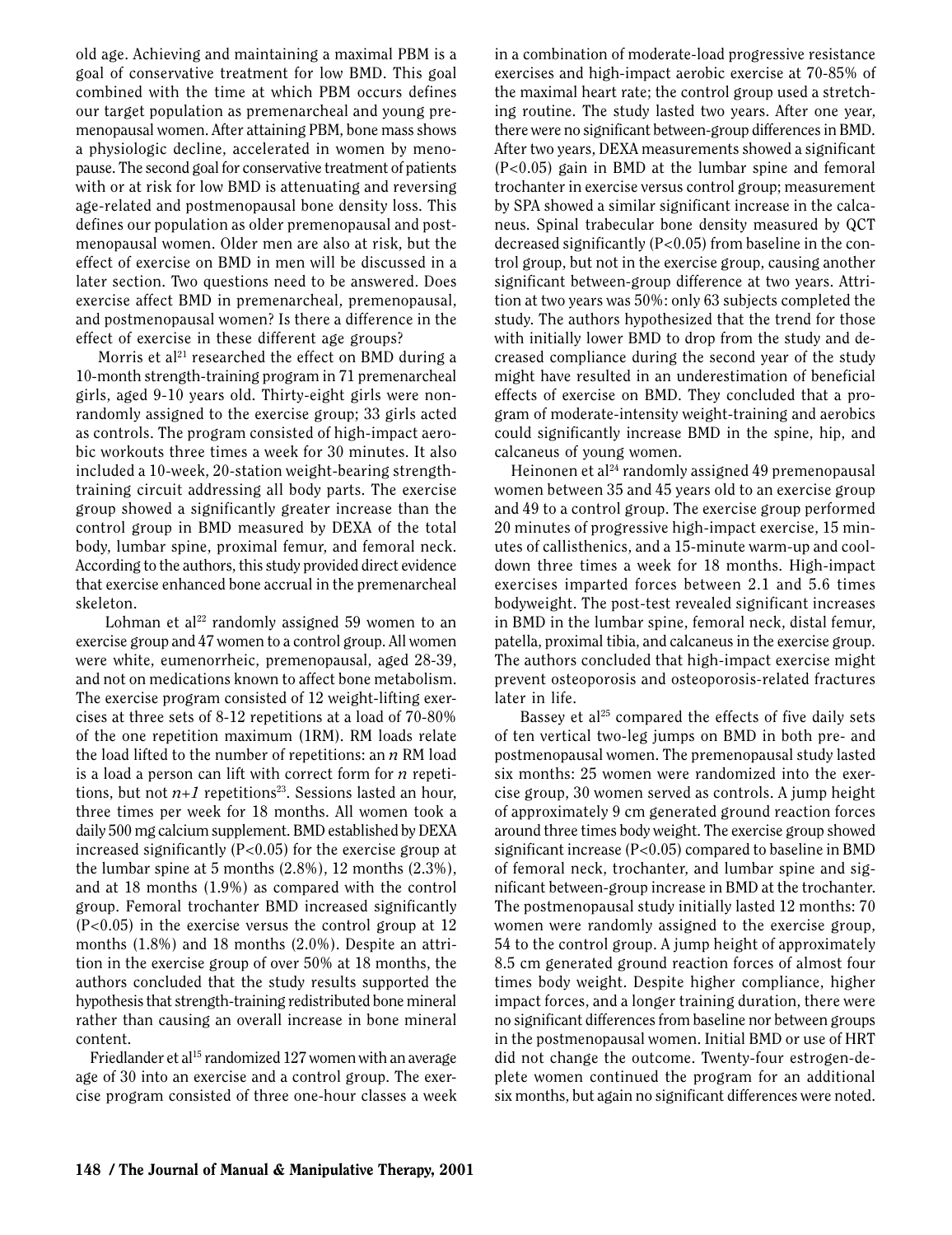The authors stated that the jumping regimen described was associated with significant increases in femoral BMD in pre-, but not postmenopausal women. They, however, warned about dismissing the potentially positive effects of other exercise interventions in this age group.

In a meta-analysis, Kelley<sup>26</sup> pooled 11 randomized trials of aerobic and strength training programs with 370 exercising and 349 control subjects, all of them postmenopausal women. Duration of the exercise programs varied from 7-39 months, frequency varying between 2 and 7 times per week. Kelley was unable to establish percentages of VO $_2$ max for the aerobic programs but found that parameters for the strength training interventions varied between 1-3 sets, 1-10 exercises, 7-14 repetitions, and 30-84% of a 1 RM load. BMD increased on average 0.27% in the exercise group. When both the groups that did not measure BMD, specific to the site loaded by the exercises, and the groups receiving calcium or estrogen were deleted, this effect increased to a 0.76% increase in BMD. Both aerobic and strength training increased regional BMD. Kelley could not establish a correlation between program parameters and regional BMD changes, but he noted that exercise might slow the rate of bone loss in postmenopausal women.

Martin and Notelovitz<sup>27</sup> studied the effect of 30 or 45 minutes of three-times-per-week treadmill walking at 70- 85% of the maximal heart rate over a period of 12 months in naturally postmenopausal women. Between-group differences in lumbar and forearm BMD were not significant at 12 months. However, when comparing the subgroups of women who had entered menopause recently, i.e. within the last six years, lumbar BMD decreased significantly (P<0.05) in the control versus the exercise group. The authors concluded that although the exercise program did not significantly increase BMD in postmenopausal women, training did attenuate lumbar BMD loss in recently postmenopausal women.

### **Effect of Exercise in Men**

 As I discussed in the first article, osteoporosis is not limited to women. Although at a much lower risk for developing osteoporosis than women, the loss of BMD associated with type-II primary or due to secondary osteoporosis does occur in men. The treatment goals of achieving and maintaining maximal PBM and attenuating and reversing loss of BMD also apply. So how does BMD in men respond to exercise?

Blumenthal et al<sup>28</sup> studied the effects of prolonged aerobic exercise at 70% of the maximum heart rate in men over the age of 60. Though poorly set up methodologically, their study showed a 19% increase in bone density measured at the distal radius in men who continued in their aerobic exercise program.

Kelley et al<sup>29</sup> did a meta-analysis of eight randomized and non-randomized studies on the effect of exercise on BMD in men. The exercise programs were very heterogenous in type, frequency, and intensity of exercise. The populations studied were also very non-uniform varying from older sedentary males to young athletic men and heart-transplant patients. The authors found significant between-group changes of 2.6% (exercise minus control) when the sites assessed for BMD were specific to the sites loaded, but not when the sites assessed were not the sites loaded with the exercise intervention. Within-group analyses showed statistically significant increases only in the subgroup of older men but not for younger men. The authors concluded that their meta-analysis showed that site-specific exercise might improve and maintain BMD in the femur, lumbar spine, and calcaneus of older men; they related the lack of an effect in younger men to possibly pre-existing optimal levels of BMD.

### **Specificity**

 The training principle of specificity has been shown to affect the response of physiologic systems other than bone: in the case of exercise and osteoporosis, it dictates that the major impact of an activity should occur at the site where we wish to increase BMD<sup>30</sup>.

Blumenthal et al<sup>28</sup> found an increase in bone density in the radius as a result of lower-extremity aerobic exercise, but as stated earlier, the methodology used in this study was not optimal. The fact that in the meta-analyses by Kelley<sup>26</sup> and Kelley et al<sup>29</sup>, the effect of exercise on BMD increased when studies that did not measure density at the site being loaded were deleted indicates that the effect of exercise on BMD is site-specific. Heinonen et al<sup>24</sup> also found no significant effect on BMD of the nonweight bearing radius in their study of the effect of lower extremity high-impact weight bearing exercises in premenopausal women.

# **Type of Exercise**

 Exercise programs have traditionally been characterized as either endurance- or strength-training programs. Which type of exercise is effective in increasing BMD? Is one of these types of exercise superior to the other or are they equally effective?

 Kelley31 performed a meta-analysis of ten studies researching the effect of aerobic exercise on lumbar spine BMD in 330 postmenopausal women, of whom 192 exercised while 138 served as controls. Exercises consisted of walking, stationary cycling, water exercises, high- and low-impact aerobics, stair climbing, and jogging. Study length varied between 28-80 weeks, frequency between one and four times a week, duration between 15-60 minutes, and intensity between less than  $60\%$  to  $90\%$  of VO $_2$ max. Vertebral BMD increased in the experimental group with 0.32+/-2.46% versus a 2.51+/-2.69% loss of BMD in the control group. The significant difference between the exercise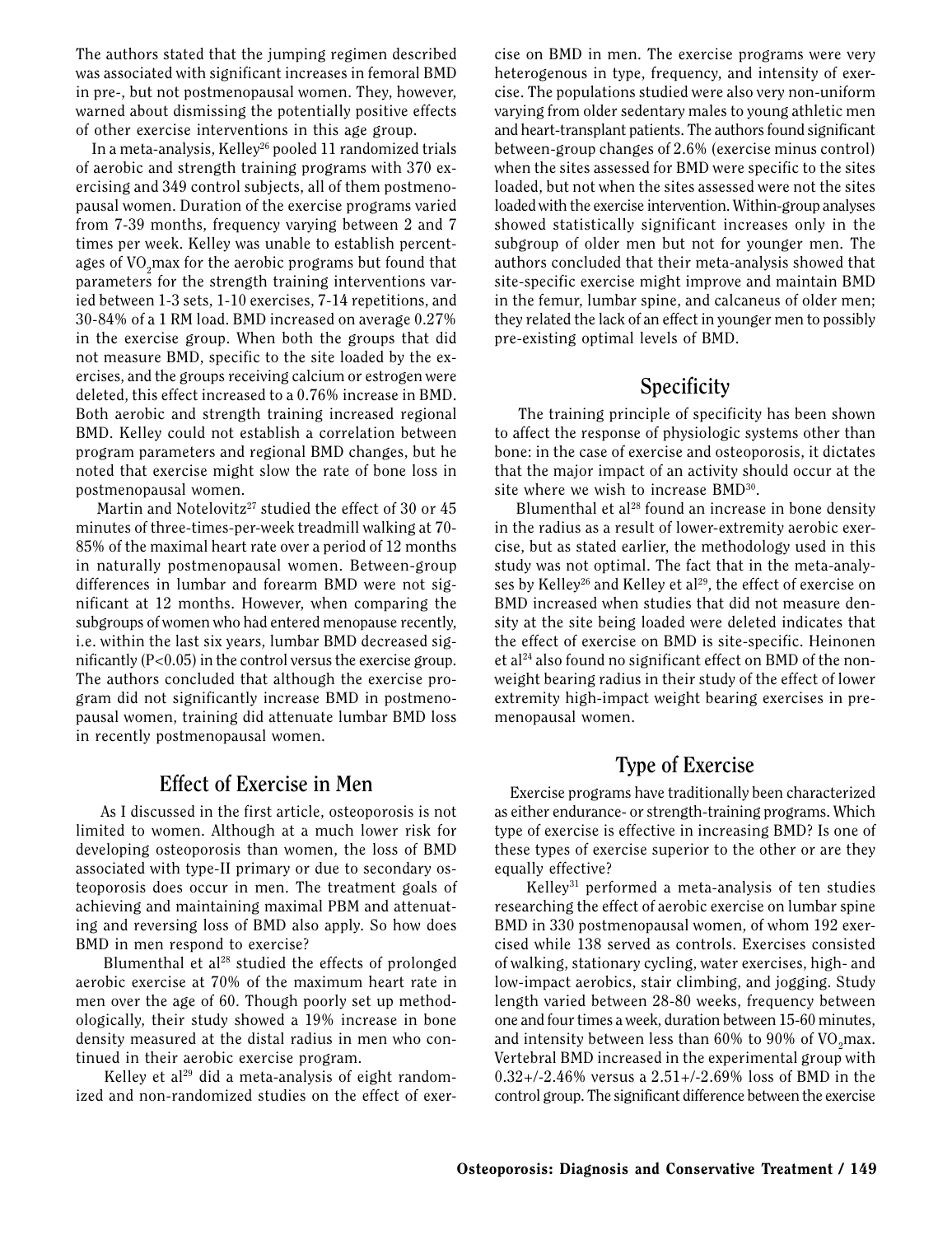and control groups was primarily due to a loss of BMD in the control group. Kelley found no significant correlation between program parameters and vertebral BMD. He concluded that the exact dose-response relationship of aerobic exercise could not be determined from his analysis.

Dalsky et al<sup>32</sup> non-randomly assigned 35 postmenopausal sedentary women to short-term (9 months) and long-term (22 months) weight-bearing aerobic-training programs. The experimental groups exercised three times a week for 50-60 minutes at 70-90% VO $_2$ max. Lumbar BMD increased 5.2% above baseline in the exercise group after nine months of training versus a decrease of 1.4+/ -0.8% in the short-term controls. Eleven women exercised for 22 months; their BMD increased 6.1% above baseline versus a 1.1+/-1.1% decrease in the long-term control group. Fifteen women stopped exercising at 9 months; after 13 months of decreased activity, their bone mass returned to 1.1% above the baseline measurement. The study did not control for the use of hormone replacement therapy.

Chow et al<sup>33</sup> randomly assigned 48 women aged  $50$ -62 to a control group, an aerobic exercise group, and a group combining strength and aerobic exercises. None of the women used drugs affecting bone metabolism. Aerobic training consisted of 30 minutes of weight-bearing exercise at 80% of the maximum heart rate; strength training added to the other experimental group consisted of 10-15 minutes of one set of exercises with cuff weights at a 10 RM load. The women exercised three times a week for a year. Both experimental groups had significantly higher bone mineral values of the femur and trunk than the control group at post-test, but no difference between experimental groups was found. The authors concluded that exercise could prevent postmenopausal bone loss, but that adding strength training did not increase this effect.

Hartard et al<sup>34</sup> non-randomly assigned 15 postmenopausal women to a control group and 15 to an exercise group. The experimental group performed one to two sets of progressive resistance exercises for shoulders, hips, and trunk at an 8-12 RM load twice a week. This intensity equals a load of 70-80% of the 1 RM load<sup>23</sup>. The study lasted for 6 months or at least 40 sessions. Lumbar BMD did not significantly change in either group, but femoral neck BMD remained unchanged in the exercise group and decreased significantly  $(P<0.05)$  in the control group.

Nelson et al<sup>19</sup> randomly assigned 20 postmenopausal women to an exercise group and 19 women to a control group. None of the women had used hormone replacement therapy for at least 12 months. The experimental group performed five exercises for 52 weeks twice a week using three sets at 80% of a 1 RM load (8 RM). Femoral neck BMD increased by 0.9+/- 4.5% in the experimental group; lumbar BMD increased by 1.0+/-3.6%. These values decreased with  $2.5+/3.8\%$  and  $1.8+/3.5\%$ , respectively, in the control group.

# **Intensity of Exercise**

 The intensity of exercise is determined by resistance and speed of movement<sup>23</sup>. In research studies, intensity is commonly expressed as an *n* RM load, as a percentage of an *n* RM load, as a percentage of body weight, as a percentage of VO<sub>2</sub>max; or it can be related to a heart rate measure. In the preceding sections, I have discussed the parameters of exercise programs that have shown to be effective in increasing BMD in a variety of populations. In the interest of efficiency of our exercise intervention, however, information regarding optimal intensity will be helpful.

Grove and Londeree<sup>35</sup> randomly assigned 15 postmenopausal women to a control group, a low-impact exercise group, or a high-impact exercise group. Both experimental groups exercised 20 minutes three times a week with 15 minute warm-up and cool-down periods over one year. The low-impact group only used exercises that imparted less than 1.5 times body weight; the high-impact group used exercises with peak forces exceeding two times body weight. The exercise routines appear to have been aerobic, but the article is not clear on this issue. The control group showed a linear, significant (P<0.05) decrease in lumbar BMD measured with DPA over the one-year period. Both exercise groups maintained BMD; the highimpact group actually increased BMD from 1.17+/-0.10 to 1.19+/-0.10 g/cm2 . The difference between exercise groups was not significant. The authors concluded that 20 minutes of low-impact exercises three times per week appears effective at maintaining BMD. However, the highimpact group consumed significantly more caffeine than both other groups: the diuretic effect may have increased calcium excretion resulting in a more negative calcium status. The authors also did not control for hormone replacement therapy. Statistical power may have been too low with only five subjects per group to pick up any differences between the exercise groups.

Kerr et al<sup>36</sup> randomized 56 postmenopausal women not taking medications known to affect bone metabolism into two exercise groups. Both groups exercised one upper and one lower limb on alternate days. One group used three sets of 8 RM; the other group used three sets of 20 RM. The opposite limb was used as a control. This progressive resistance regimen lasted one year. Three subjects from the low-rep group and seven subjects from the high-rep group dropped from the study. At the end of the study, there were no differences in strength gain between the two groups. However, BMD measured by DEXA increased significantly (P<0.01-0.05) in the exercised versus control limb of the low-rep group at the trochanteric hip site, the intertrochanteric hip site, at Ward's triangle, and at the ultradistal radius site. The high-rep group increased BMD significantly  $(P<0.01)$  only at the radius mid-site. Between-group differences were significant with increased BMD at the ultradistal forearm and intertro-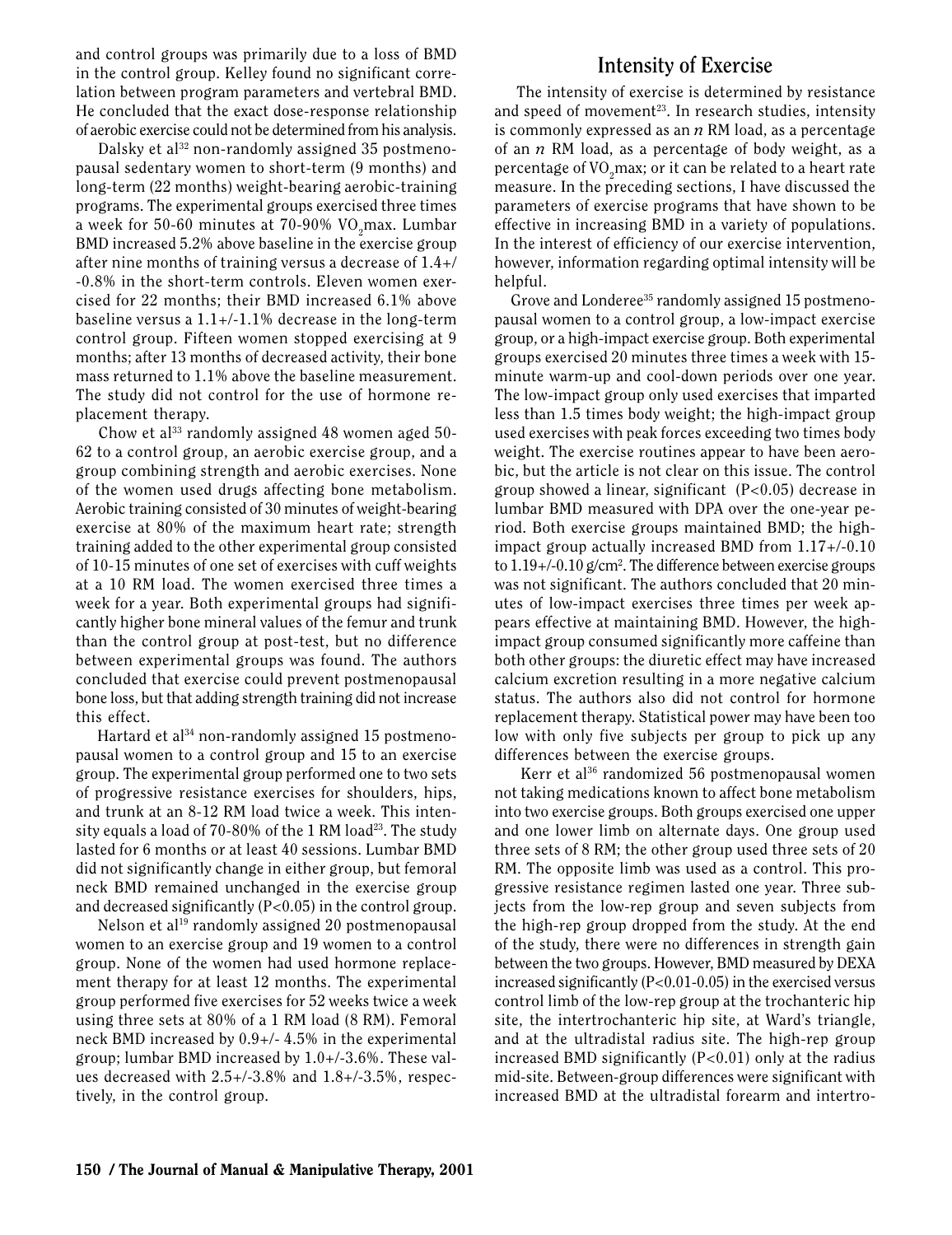chanteric site in the low-rep as compared to the highrep group. The authors concluded that postmenopausal bone density at clinically important sites might be significantly increased by a low-rep high-load regimen but not by a high-rep low-load training program.

 To design maximally effective and efficient exercise protocols we need to understand the effect of exerciserelated mechanical stimuli on bone. Strain rate, strain magnitude, and strain distribution can potentially have differential effects on bone remodeling<sup>37</sup>. Strain rate would appear to be related to the speed of force development; strain magnitude, to the load used. Changes in load direction, characteristic of many high impact sports such as soccer and badminton, may alter strain distribution in bone<sup>37</sup>. Judex and Zernicke<sup>37</sup> studied the strain parameters mentioned above in the mid-diaphyseal tarsometatarsus of growing roosters. They found that drop jumps created large increases in peak strain rates (+740%), moderate increases in peak strain magnitudes (+30%), and unaltered strain distributions when compared to baseline walking. Two hundred drop jumps daily for three weeks increased bone formation rates at the periosteal surface by 40% and at the endocortical surface by 370% as compared to controls. Earlier running protocols, which negatively affected bone formation, involved much smaller maximal strain rates, similar maximal strain magnitudes, and a much greater number of loading cycles. The authors hypothesized that strain rate might be an important osteogenic stimulus. Consequently they suggested that brief exercise protocols that maximize strain rates while keeping the load magnitude at physiologic levels might be the most appropriate intervention to stimulate bone formation.

#### **Frequency**

 As with intensity, the frequency of the programs shown to be effective in affecting BMD varies enormously. Again from the standpoint of efficiency, it would be helpful to have more definitive information regarding optimal frequency of exercise. The only research study that directly addressed frequency used an *in-vivo* four-point bending model in rat tibiae<sup>38</sup>. The authors compared the bone response between an alternate day, a Monday-Wednesday-Friday, and a daily loading regimen and found no differences among these three loading schedules. They concluded that when training human subjects, mineral apposition rates and periosteal bone formation rates would likely be similar in 3 to 4 day-a-week regimens as compared to daily programs.

# **Weight Bearing or Non-Weight Bearing Exercise**

 Exercise needs to be adapted to the impairments and functional limitations present, especially in the elderly. Exercise should not put people at an increased risk for falling, especially since osteoporotic fractures are frequently associated with falls. Exercising in a non- or partial-weight bearing environment such as using a stationary bicycle or working out in a pool may be a valuable alternative to full-weight bearing exercise. But does this type of exercise positively affect BMD?

In a cross-sectional study, Taaffe et al<sup>39</sup> compared the BMD of 13 gymnasts, 26 swimmers, and 19 nonathletic controls. The average age was 19, and all women were eumenorrheic. Both athletic groups participated in weight-training programs 2-3 times a week. These programs consisted of eight exercises of three sets of ten repetitions involving the upper and lower limbs. Gymnasts were found to have a significantly  $(P=0.0001)$ higher femoral neck BMD than controls; BMD values of controls exceeded those of swimmers, even after normalization for body weight and bone size. Trochanteric BMD was significantly  $(P=0.0002)$  higher in gymnasts than in both other groups, even after correction for body mass. Arm BMD was significantly  $(P<0.01)$  higher in gymnasts than in both the other groups; leg BMD was higher in gymnasts than in swimmers (P<0.05). Wholebody BMD corrected for body mass and bone size was also highest in gymnasts. The authors concluded that long-term non-weight bearing exercise that incorporates forceful muscular contractions such as swimming conferred no beneficial effects on BMD in young women. However, the authors hypothesized that frail individuals due to their detrained state might derive skeletal benefit from even casual swimming.

Bravo et al<sup>40</sup> studied 86 osteopenic postmenopausal women between 50 and 70 years old who exercised in waist-deep water for one hour three times a week for a year. The exercises consisted of 40 minutes of dynamic jumping interspersed with unspecified muscle exercises. Increased length and speed of jumping were used to progressively increase the volume of exercise. The women exercised at 30-40% of their heart rate reserve. Nineteen women dropped out. Lumbar BMD decreased significantly (P<0.001) and femoral neck BMD remained constant as compared to baseline measurements. Flexibility, agility, strength, endurance, and cardiovascular endurance all increased. The authors concluded that this regimen provided an insufficient osteogenic stimulus.

Bloomfield et al<sup>41</sup> non-randomly assigned seven postmenopausal women to an exercise group and seven others to a control group. The authors controlled for estrogen, calcium, and vitamin D use. The exercise group cycled on a stationary bicycle for eight months three times a week for 30 minutes at 60-80% of maximal heart rate. At post-test, there were no significant differences between groups in femoral neck BMD, but lumbar BMD did change significantly (P<0.01): the exercise group increased lumbar BMD with 3.55+/-1.43% versus a 2.44+/-0.81% decrease in the control group subjects.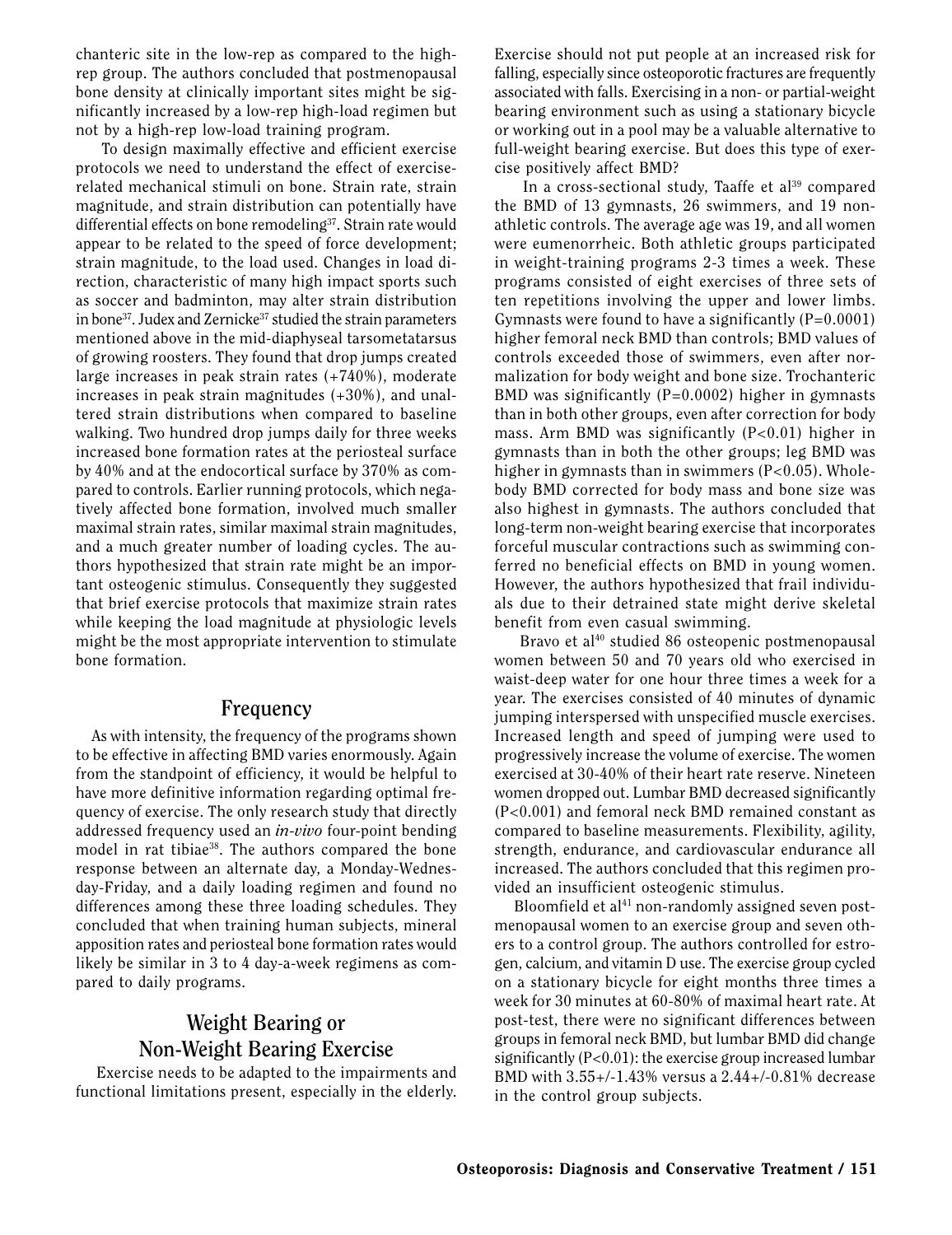### **Exercise Summary**

 Research into the effects of exercise is flawed: duration of the study is often insufficient, sample sizes are small and therefore statistical power is low, studies do not always control for the effects of nutritional supplementation or medication, loads used are insufficient, there is no control for a ceiling effect, and BMD is not always measured at the site that is mechanically loaded<sup>17,20</sup>. Some aspects of exercise prescription have only been studied in animal models<sup>37,38</sup>. However, we can make some tentative conclusions based on the research reviewed here:

- High-impact aerobic and strength training can increase BMD in premenarcheal girls<sup>21</sup>
- High-intensity training (70-80% of the 1 RM, 70-85% of maximal heart rate, or impact forces greater than two times body weight) can increase BMD in premenopausal women<sup>15,22,24,25</sup>
- High-intensity aerobic training (70-90% of maximal heart rate) may reverse<sup>32</sup> or attenuate lumbar BMD loss, the latter especially in recently postmenopausal women<sup>27</sup>
- High-intensity strength training (80% of 1 RM) may maintain or increase lumbar and femoral BMD in postmenopausal women<sup>19,34</sup>
- Positive effects on BMD are lost when training is terminated<sup>32</sup>
- Site-specific exercise can increase BMD in older men<sup>29</sup>
- Exercise effects on BMD are specific to the site loaded<sup>24,26,29</sup>
- High-load low-rep routines are more effective at increasing BMD in postmenopausal women than low-load high-rep regimens<sup>36</sup>
- Dynamic exercises are more effective than static exercises at affecting BMD<sup>37</sup>
- Exercising 3-4 times per week is as effective as daily exercise<sup>38</sup>
- Non-or partial-weight bearing exercise is not effective in young women, but may be effective in very frail patients<sup>39-41</sup>

 These tentative conclusions can serve as a guideline when developing exercise interventions for patients at risk for or diagnosed with low BMD. Functional limitations of the patient may force us to choose a less than optimal intervention. Bloomfield et al<sup>41</sup> have shown that stationary cycling may be a valuable alternative for patients with orthopaedic limitations or limitations of gait or stability. The main precaution for any exercise pro-

gram for patients diagnosed with osteoporosis is trunk flexion exercises. Flexion may cause or increase anterior compression fractures and wedging of the osteoporotic vertebral bodies and should be avoided<sup>42</sup>.

### **Conclusion**

 Knowledge of the risk factors for osteoporosis will allow the physical therapist not only to make more appropriate referrals to other primary care providers, but it will also assist the therapist in the appropriate choice and parameters of the physical therapy interventions used. Patient education will be served by an increased knowledge of diagnostic modalities and therapeutic interventions outside the scope of practice of physical therapy. Exercise is the physical therapy intervention of choice to achieve goals related to BMD. Tentative conclusions have been presented with regards to exercise program development. The American College of Sports Medicine<sup>30</sup> suggested using the principles that have been shown to affect the response of other physiologic systems to exercise when setting up or evaluating a study into the effects of exercise on osteoporosis. We have discussed the *principle of specificity*. The *principle of overload* dictates that to effect a change the training stimulus must exceed normal loading. The *principle of reversibility* notes that positive effects will be lost if a training stimulus is discontinued. The *principle of initial values* states that those with the lowest initial levels have the greatest potential for improvement as a result of a training stimulus. The *principle of diminishing returns* describes the individual biological ceiling that determines the maximum extent of a training stimulus. Using these principles when developing an exercise program for the patient at risk for or diagnosed with osteoporosis will likely allow the physical therapist to set up both an effective and efficient intervention.

# **Acknowledgement**

This article was written in partial fulfillment of the requirements for the Doctor of Physical Therapy degree at the University of St. Augustine for Health Sciences in St. Augustine, FL. I would like to thank my faculty advisor, Dr. Jude C. Nwoga, PhD, for his help and advice in completing this project. I would also like to thank Dr. Rob Oostendorp, PhD, PT, MT; Dr. Peter Van Roy, PhD, PT; Dr. Jan-Pieter Clarijs, PhD; Dr. Eric Barbaix, MD; and the other faculty at the Vrije Universiteit Brussel for starting me on the path that led to this terminal clinical degree. $\blacksquare$ 

### **REFERENCES**

- 1. Andreoli T, Bennett J, Carpenter C, Plum F, Smith L. *Cecil Essentials of Medicine*. 3rd ed. Philadelphia, PA: WB Saunders Company, 1993.
- 2. Boissonnault WG. Metabolic disorders. In: Goodman CC, Boissonnault WG. *Pathology: Implications for the Physical Therapist*. Philadelphia, PA: WB Saunders Company, 1998.